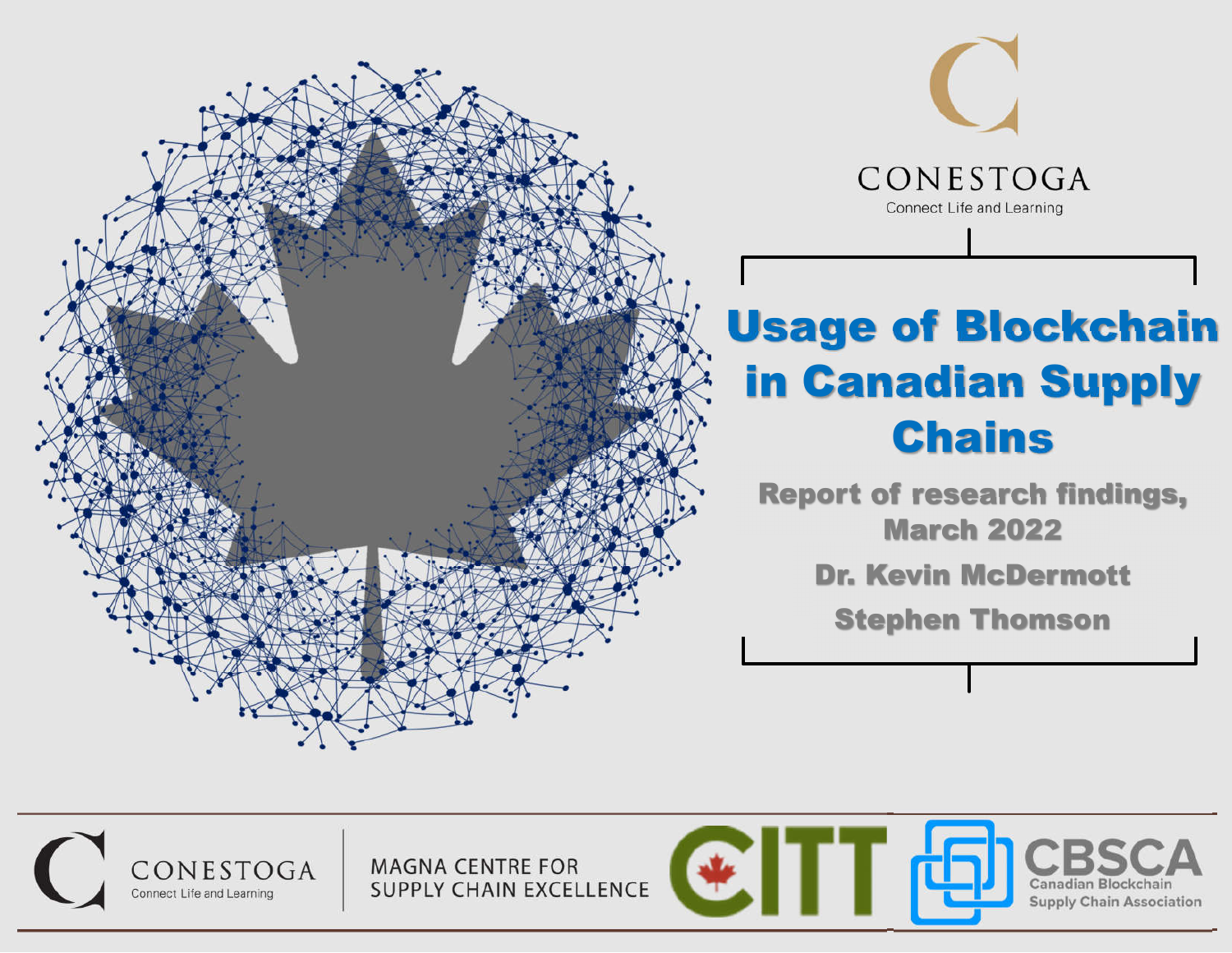

Readiness of Canadian Supply Chain Organizations to Adopt Blockchain **Technologies** 

### 1. Familiarity with Blockchain

As COVID-19 took hold as a global pandemic, the integrity of supply chains were compromised. The robustness of **supply chain integrity can be improved through improved organizational collaboration and communication.**

As organizations look to shore up their supply chains, by improving efficiencies and effectiveness, **blockchain technologies may be a catalyst for change** over the coming years.

This document outlines findings from a survey of Canadian supply chain organizations related to their **readiness to adopt blockchain technologies in the fall of 2021.**

2. Current Use of **Blockchain** 

3. Likelihood to Adopt Blockchain







4. Future Use of **Blockchain** 



5. Motivations for Adopting Blockchain

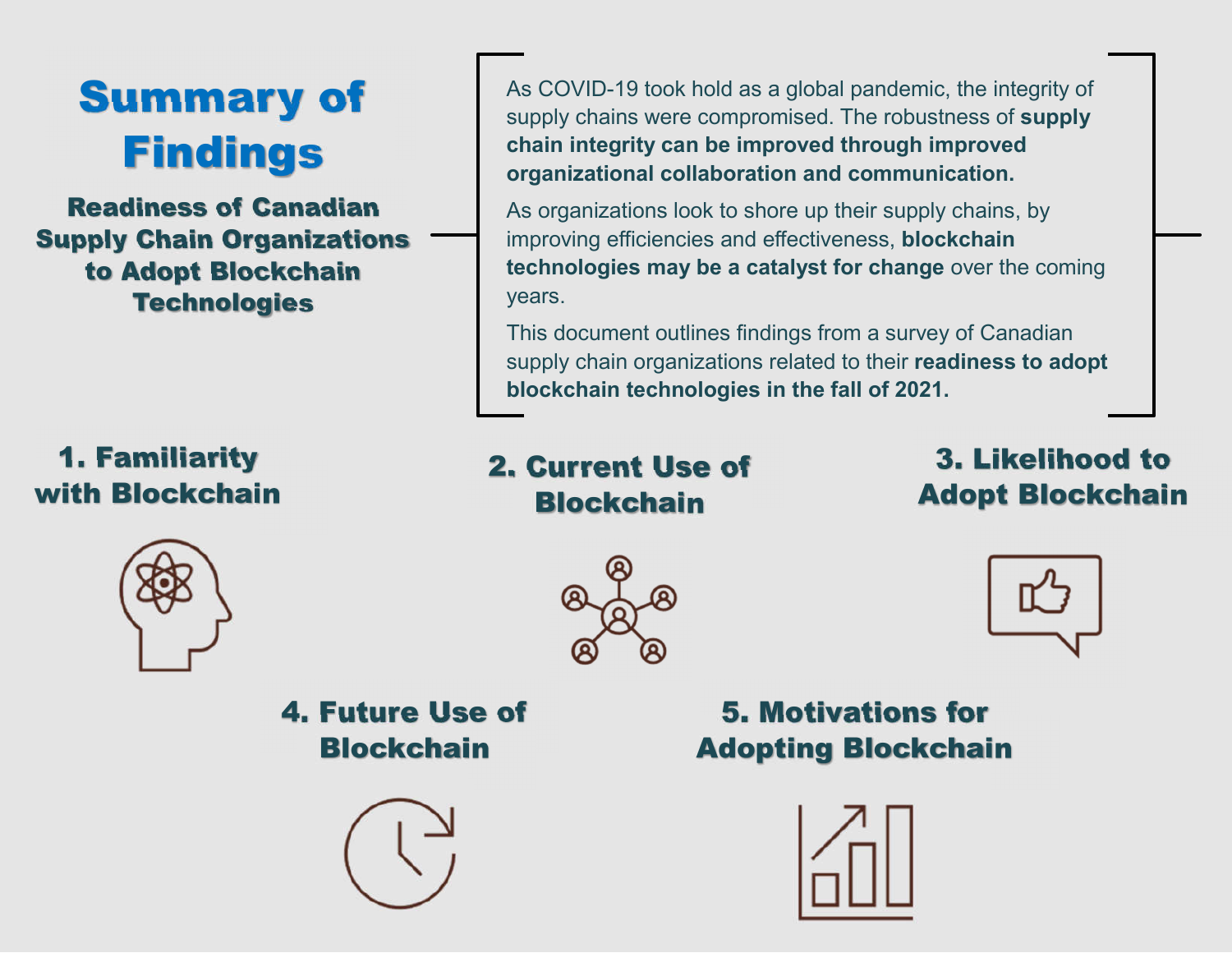# 1. Familiarity with Blockchain



### of survey respondents are not very familiar with blockchain technology



n = 80 respondents answered

89%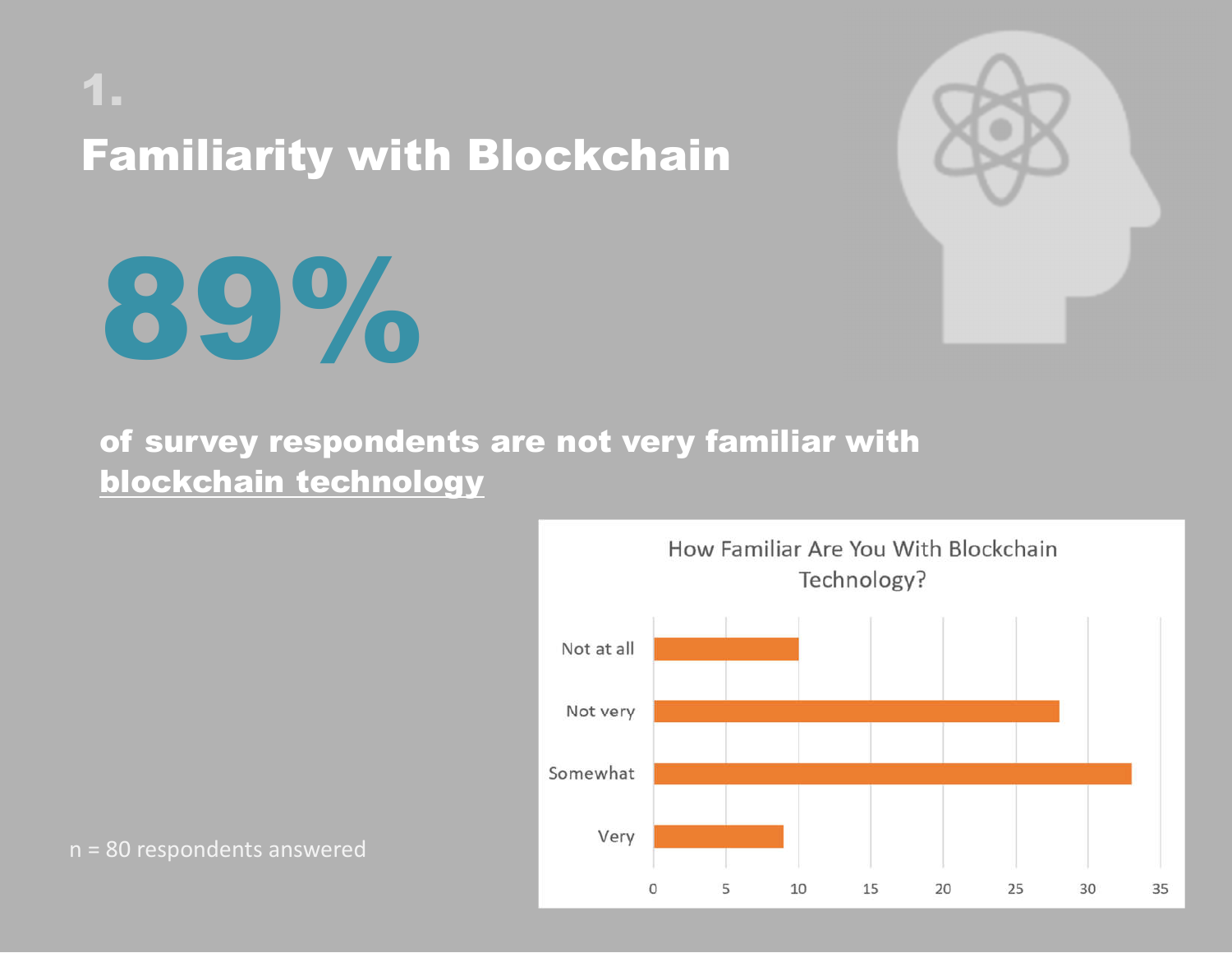# 1. Familiarity with Blockchain



### of survey respondents are at least somewhat familiar with how blockchain technology may be used within their organizations.



n = 71 respondents answered

48%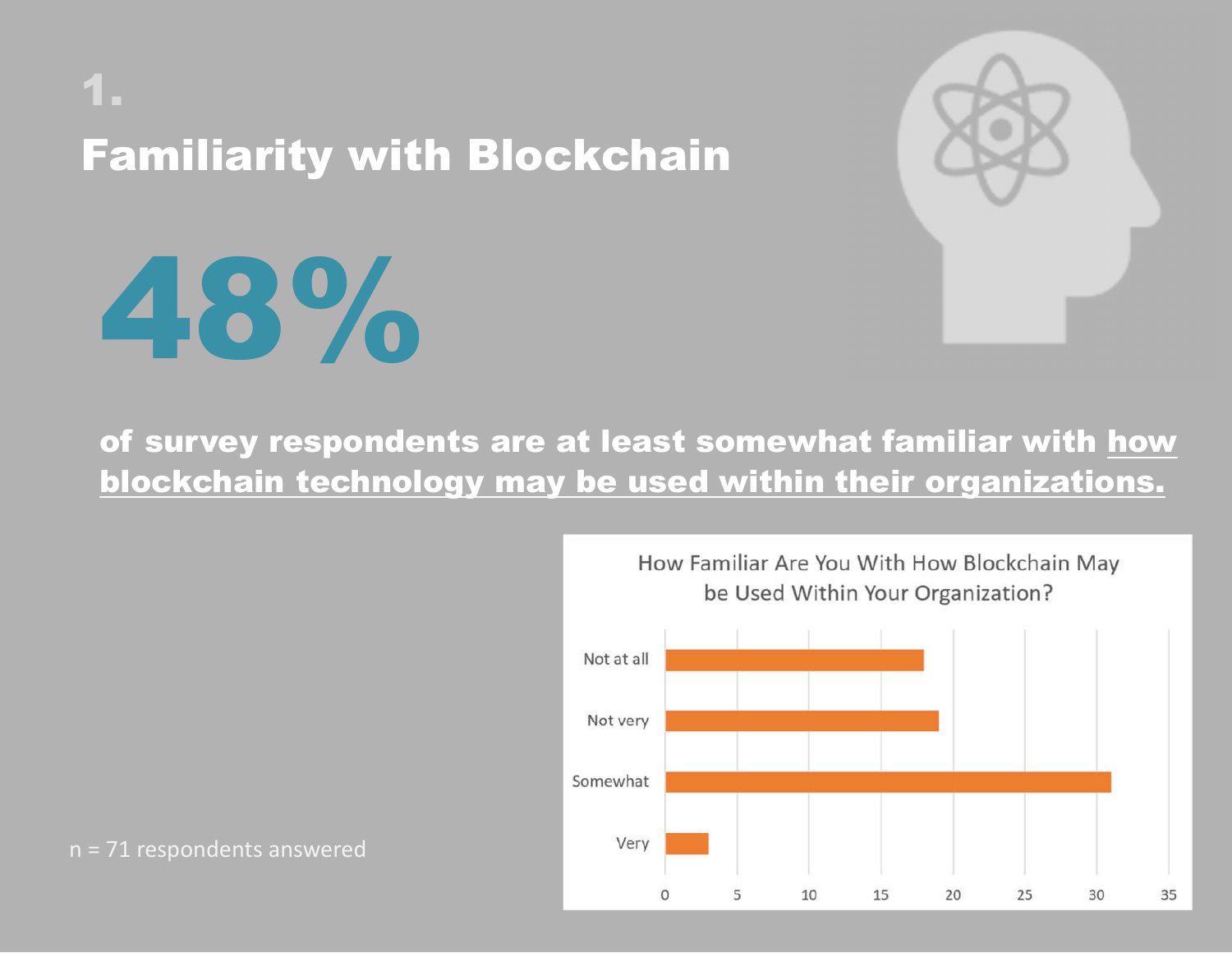## 2. Current Use of Blockchain



of survey respondents report that their organizations have not used blockchain, or they do not know if they have.



n = 63 respondents answered

94%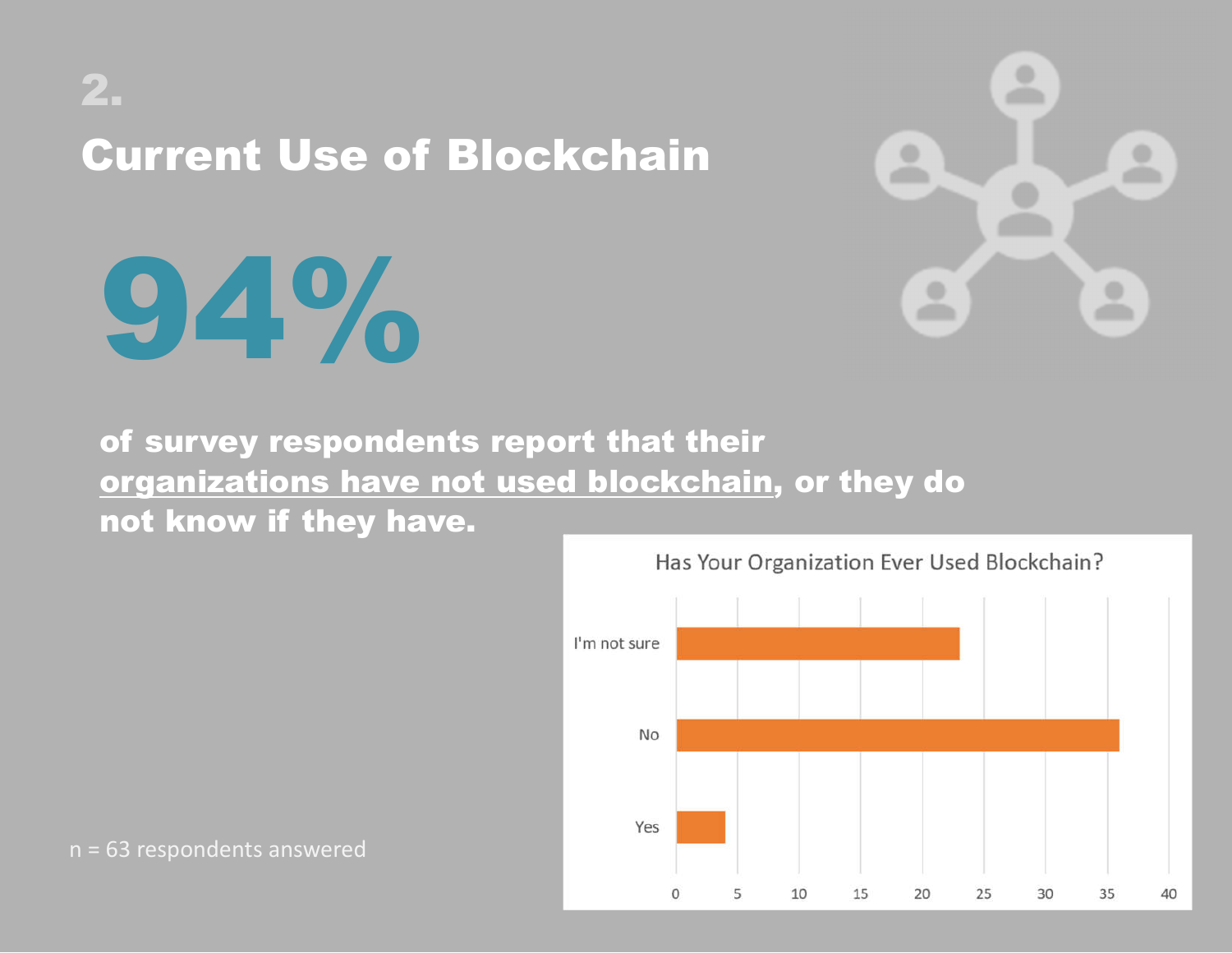## 3. Likelihood to Adopt Blockchain



# 75%

of survey respondents report that their organizations are at least somewhat likely to use blockchain technologies in the future.



n = 57 respondents answered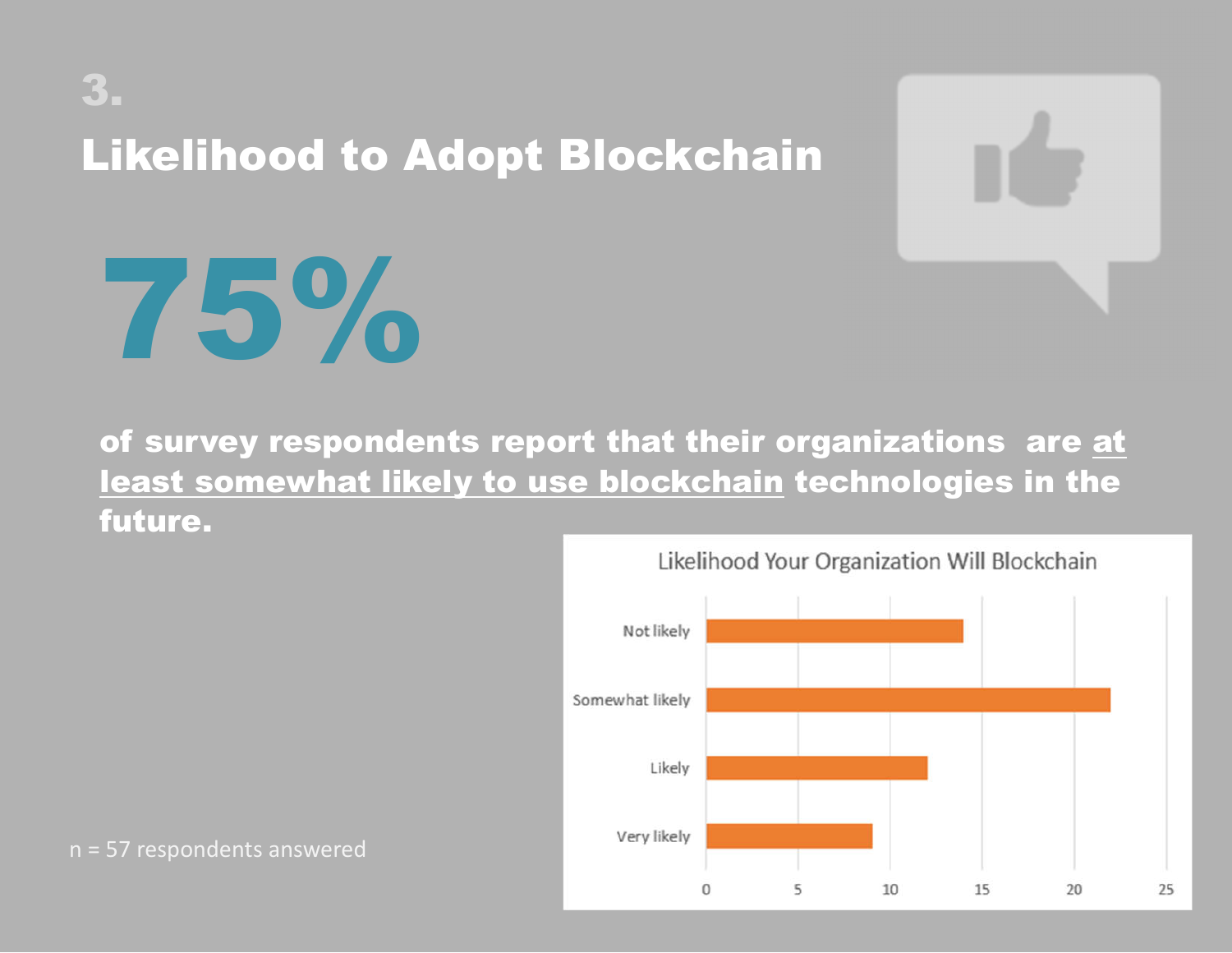## 4. Future Use of Blockchain

In what way is your organization considering **using blockchain technologies?**

### Supply Chain Collaboration

•*"use blockchain technology on document flow with other stakeholders including government bodies"*

- *•"Linking key shipping documents and customs submissions/clearances"*
- "for our transportation billing and is shared with all our carrier partners"
- *•"b2b contact with customers and external stakeholders"*
- *•"Collect data from Carriers ie: in/out mes, ETA's"*
- *•"Merging all technologies into one so they communicate to each other"*
- "through the *transfer of material information* between business partners"

### Reverse Logistics and Warranty

- *•"returnable rummage, product warranty"*
- *•"Streamline & expedite accurate receipt, putaway, delivery & returns data"*

### Authenticity and Fraud Prevention

- •"help curbing the use of spurious and duplicate spares from the aftermarket"
- •"improving the consumption of genuine spares for out of warranty machines"
- *•"Secured payment, an fraud, quick response of verified payments"*

### Tracking and Monitoring

- *•"Supply Chains being monitored from all the plants in the different countries"*
- *•"audit real me movement within in the supply chain"*
- •"record accurate real time cost data on deliveries during the supply chain *process"*
- *•"improve shipment tracing - ship manifests verifying cargo"*
- *•"In the supply chain side of things, smart contracts can be created"*
- *•"Asset tracking"*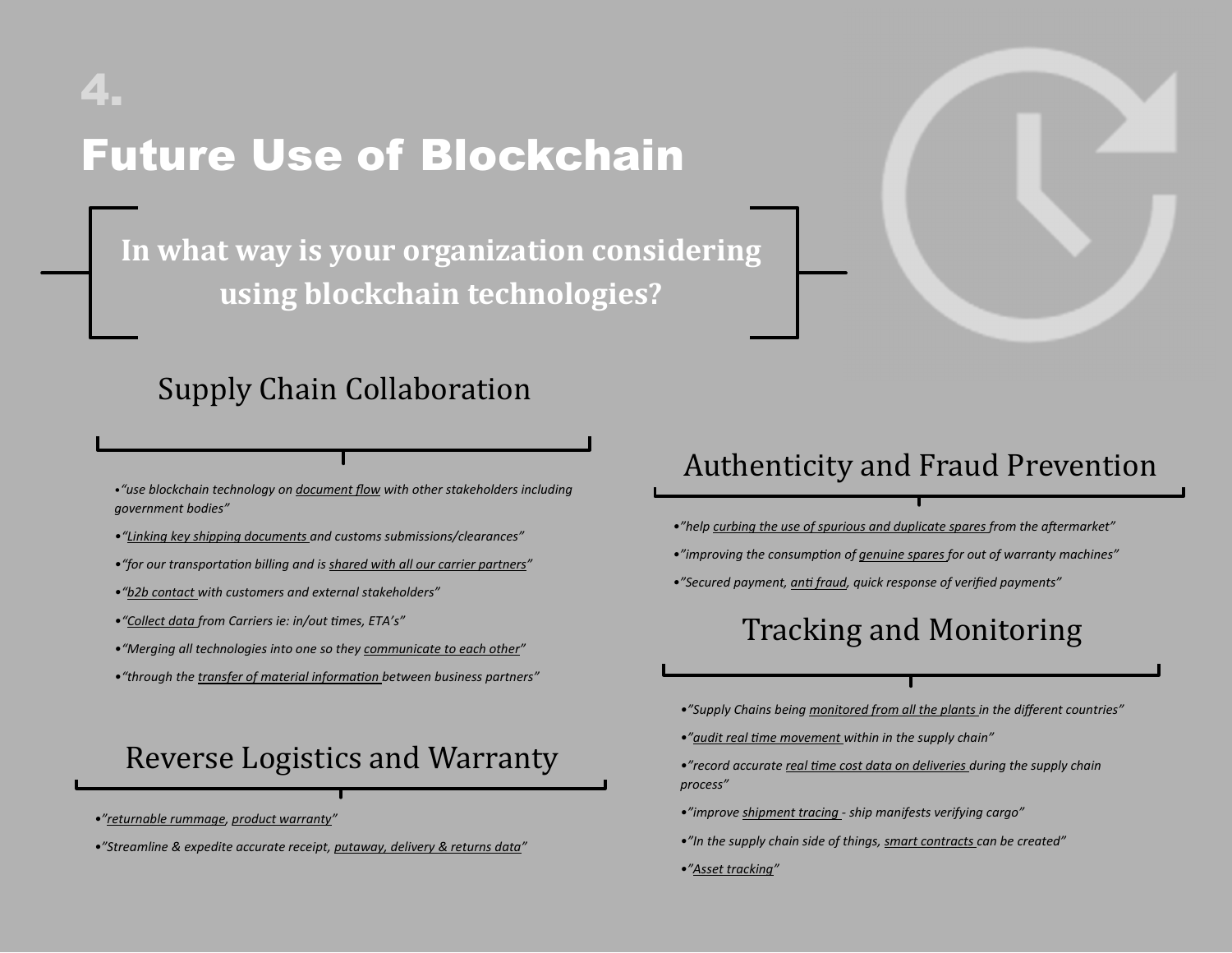

*process and offerings"* 

*"Staying current with industry"* 

"more trust with agents outside of the *company* and **reliable** in case of data *manipulation"*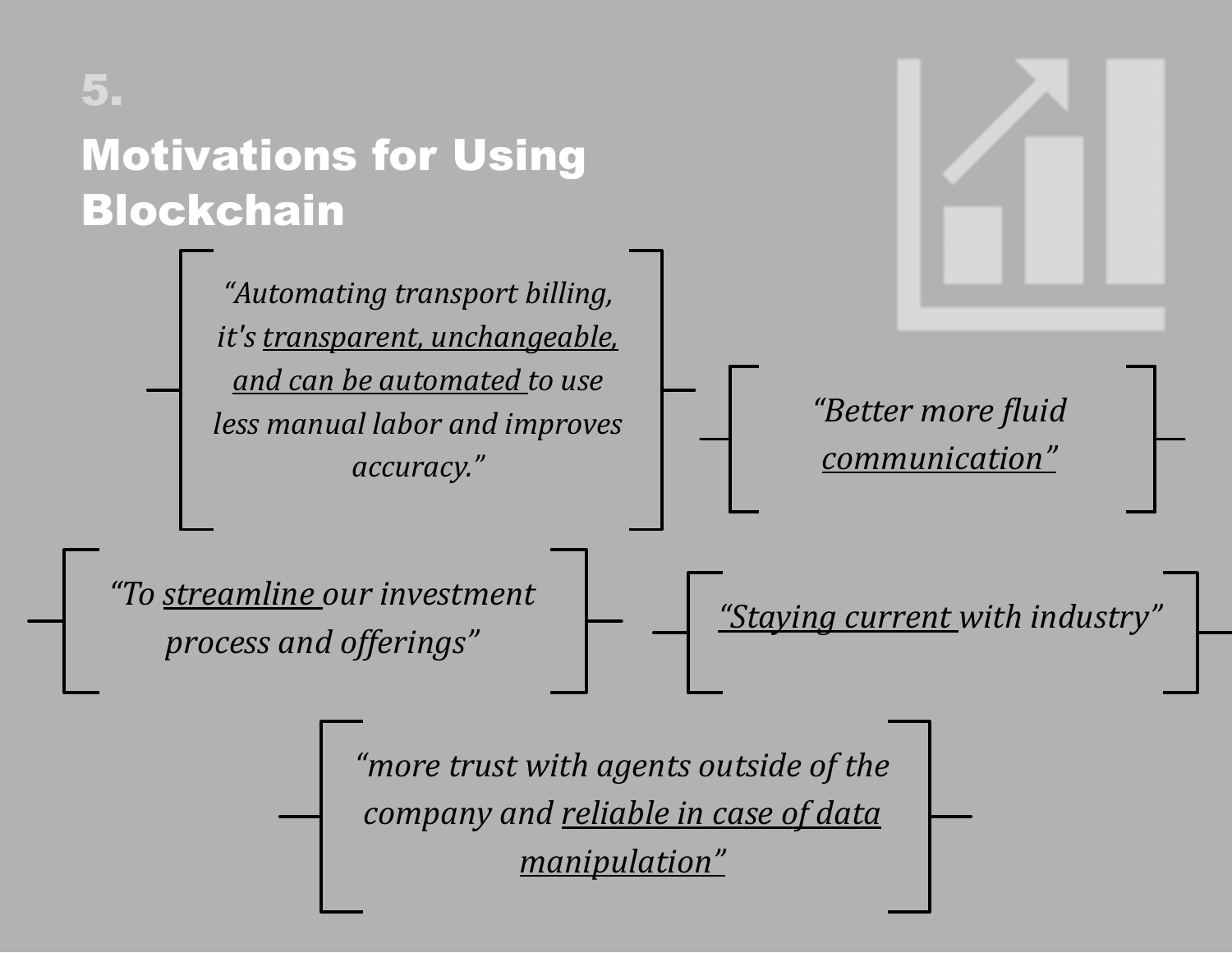## 5.

### **Motivations for Not Using** Blockchain



"We have not had the request *from key customers advising that it is an essential element for business continuity"* 

*"to ensure that the desired results are achieved the <u>adaptation has to be done by</u> complete value chain"* 

"its implementation and *adoption* costs are a deterrent."

*<u>"barriers in understanding</u>/* 

*knowledge"*